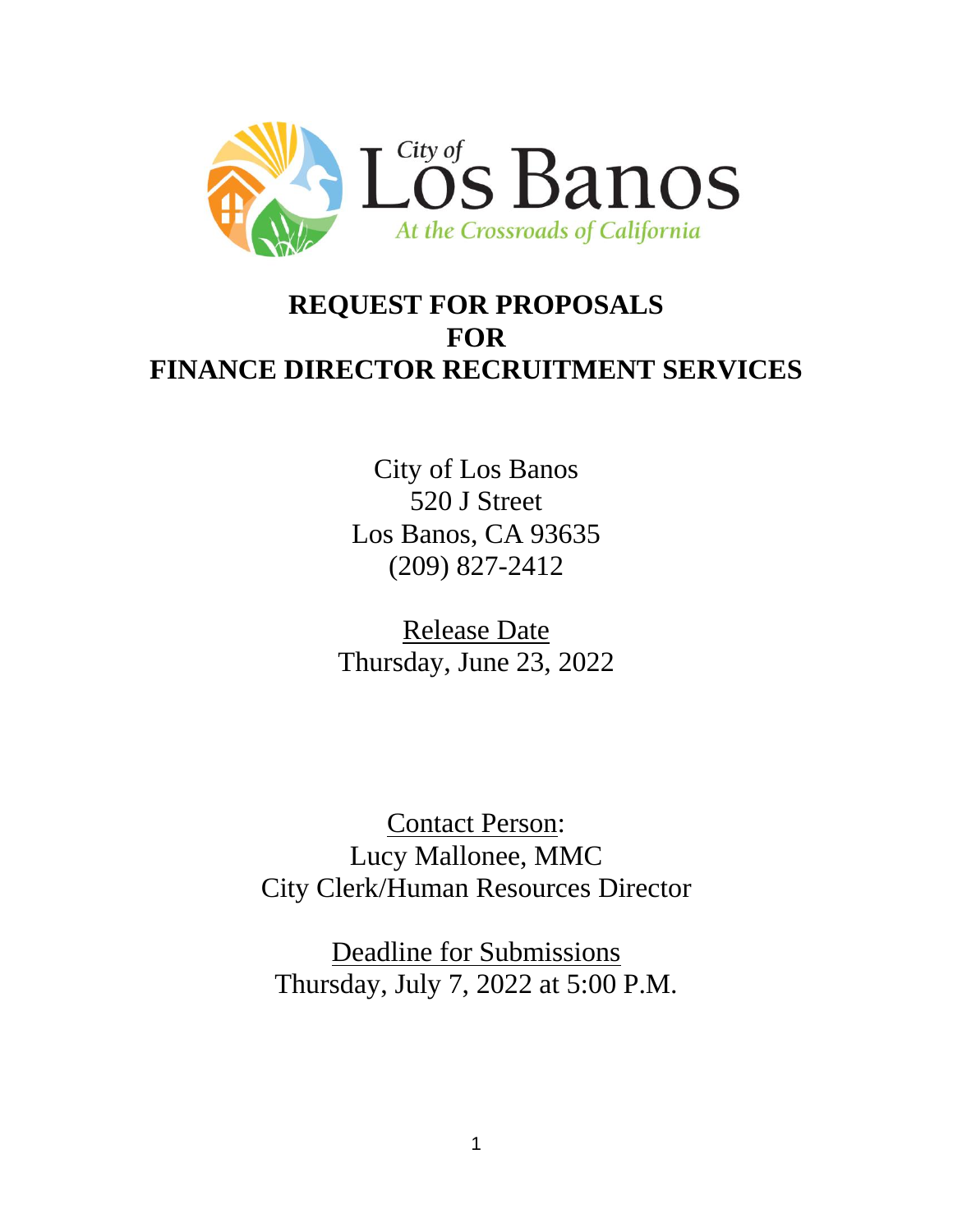## **REQUEST FOR PROPOSALS**

#### **Finance Director Recruitment Services**

| <b>RELEASE DATE:</b>      | Thursday, June 23, 2022                                                                                                                                                                       |
|---------------------------|-----------------------------------------------------------------------------------------------------------------------------------------------------------------------------------------------|
| <b>CLOSING DATE/TIME:</b> | Thursday, July 7, 2022 at 5:00 P.M.<br>The proposer must submit one (1) signed electronic version<br>"PDF" of the proposal by the deadline to Lucy Mallonee at<br>lucy.mallonee@losbanos.org. |
| <b>CONTACT PERSON:</b>    | Lucy Mallonee, MMC<br><b>City Clerk/Human Resources Director</b><br>(209) 827-2412<br>lucy.mallonee@losbanos.org                                                                              |
|                           | Los Banos City Hall<br>520 J Street<br>Los Banos, CA 93635                                                                                                                                    |
|                           | Hours: Monday – Friday 8:00 A.M. – 5:00 P.M.                                                                                                                                                  |

#### **I. Introduction**

The City of Los Banos, California is seeking services from a qualified executive search firm to assist the City Manager in the selection of a new Finance Director. The goal of the recruitment will be to have an appointment by August/September 2022.

**\_\_\_\_\_\_\_\_\_\_\_\_\_\_\_\_\_\_\_\_\_\_\_\_\_\_\_\_\_\_\_\_\_\_\_\_\_\_\_\_\_\_\_\_\_\_\_\_\_\_\_\_\_\_\_\_\_\_\_\_\_\_\_\_\_\_\_**

#### **II. Background**

The City of Los Banos, population 46,639, is situated on the west side of Merced County and is the county's second largest City. The City is conveniently located in the center of California and is about two hours from the cities of San Francisco, Oakland and Sacramento, as well as Yosemite National Park. A combination of new enterprise, local government and agriculture-based operations all contribute to the City's economy, which continues to provide residents with a variety of amenities to enjoy. In addition to providing a wide variety of public services, including water, sewer, garbage, parks and recreation, police and fire, the City of Los Banos also offers a variety of retail and entertainment venues for its residents. Nearly 160,000 acres of seasonal wetlands and grasslands bring visitors from all over the world to the City, as well as recreation enthusiasts who enjoy the San Luis Reservoir and the State and Federal Wildlife Areas and Refuges. The City also enjoys a downtown, which hosts retailers, services, restaurants and entertainment, and serves as a hub for many community events.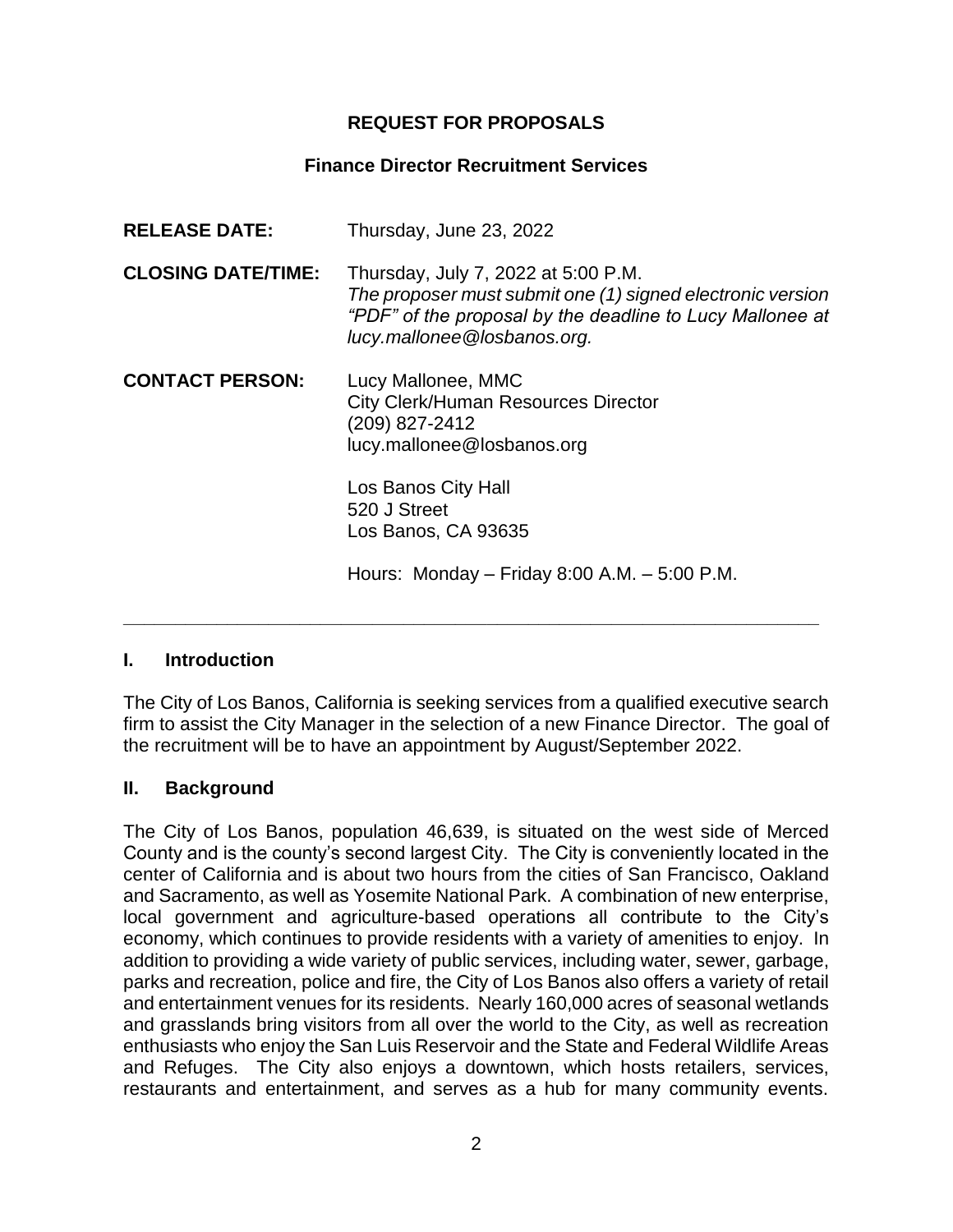Named for the seasonal spring baths that feed natural wetlands in the western San Joaquin Valley, the City of Los Banos enjoys strong ties to its local heritage.

The City of Los Banos operates under the Council-Manager form of government, with a five (5) member City Council comprised of four (4) Council Members elected by district with overlapping terms of four years and a Mayor elected at large for a term of two years. The City Council appoints the City Manager and City Attorney. The City is also served by a City Treasurer and City Clerk, both of whom are elected officials; and Department Heads in the following Departments: Finance, Human Resources, Community & Economic Development, Police, Fire, and Public Works who are appointed by the City Manager. The City of Los Banos is committed to finding the best possible candidate for their new Finance Director.

## **III. Scope of Work**

The successful consulting firm will be expected to perform the following:

- Meet with the City Manager to facilitate the development of an appropriate candidate profile and list of priorities for the new Finance Director.
- Develop and administer a search for appropriate candidates.
- Answer questions from candidates and collect application materials.
- Review the applications received, comparing them to the candidate profile, performing screening interviews as needed.
- Select the most qualified candidates to be interviewed; provide a written report summarizing the overall candidate pool and the qualifications of those to be interviewed.
- Advise the City Manager on interview strategies and appropriate questions to ask candidates; attend the interview sessions and assist the City Manager narrow the candidate pool to finalists.
- Conduct complete background check on finalist candidates and advise the City Manager of the results.
- Facilitate the final interview process and assist the City Manager to make a selection.

*The City Manager would like to remain flexible during the process; the above process may change as the candidate pool or other circumstances require.*

## **IV. Proposal Requirements**

Each proposal should include the following information:

A. Background information on the firm, including details of the firms experience with similar recruitments, including the number of Finance Director searches and placements; a brief resume of the individual(s) assigned to this project; contact information for references; and sample work products including recruiting brochures, candidate questionnaires, candidate reference reports, etc.